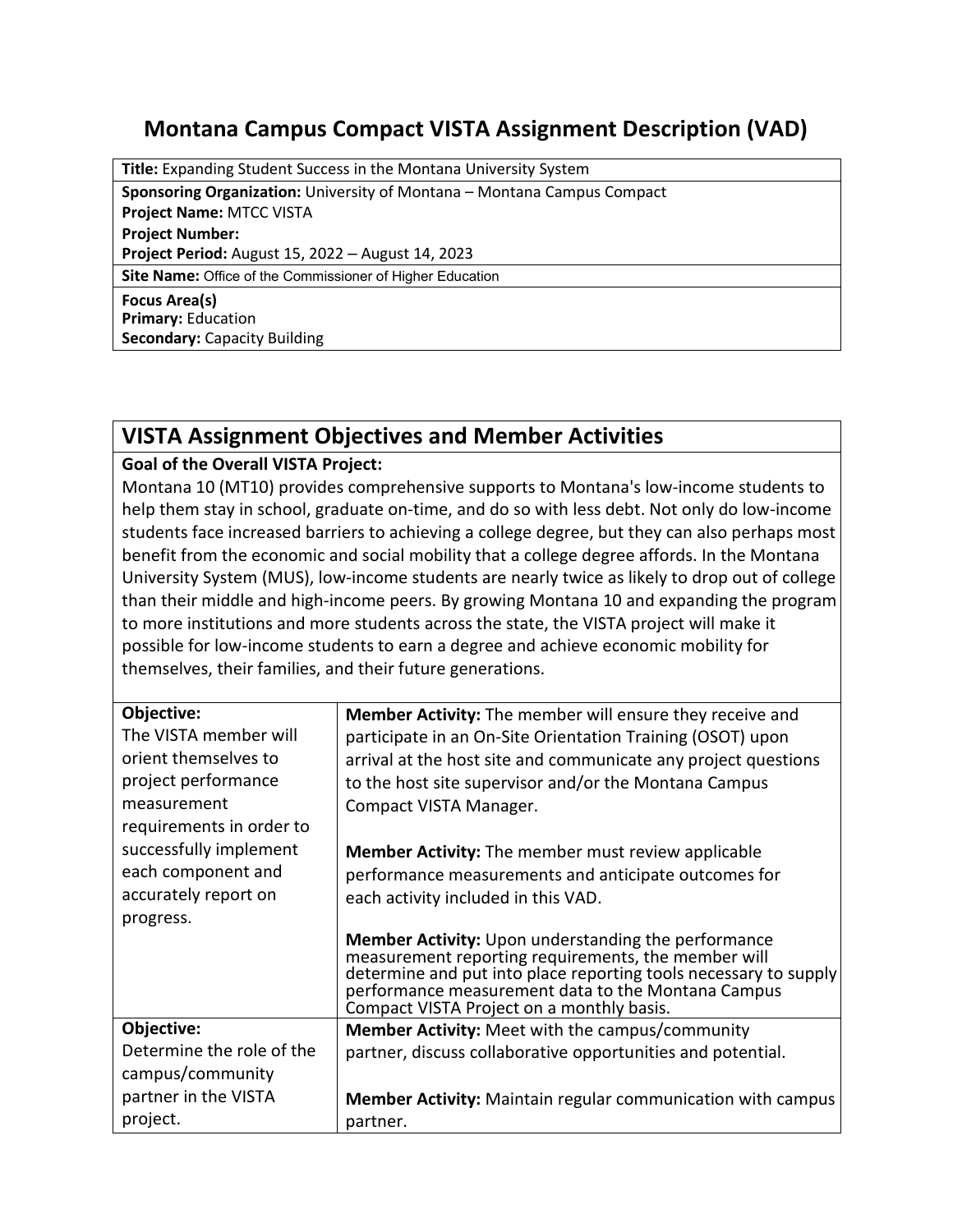| Objective:                                         | Member Activity: Research other national examples of                                                                 |
|----------------------------------------------------|----------------------------------------------------------------------------------------------------------------------|
| Support development of                             | evidence-based student support programs.                                                                             |
| educational resources to                           |                                                                                                                      |
| help increase campus staff<br>knowledge of MT10    | <b>Member Activity: Review existing MT10 educational</b>                                                             |
| supports, theory of change,                        | documents.                                                                                                           |
| and core practices.                                |                                                                                                                      |
|                                                    | <b>Member Activity:</b> Collaborate with campus MT10 teams to                                                        |
|                                                    | identify program documents and resources, and build a                                                                |
|                                                    | library of resources (e.g., intake forms, advisor forms,                                                             |
|                                                    | financial education materials, program-related syllabi,                                                              |
|                                                    | orientation agendas, etc)                                                                                            |
|                                                    | <b>Member Activity:</b> Design an online MT10 resource library                                                       |
|                                                    | where campus teams, MUS affiliates, and other entities can                                                           |
|                                                    | access MT10 resources and materials.                                                                                 |
|                                                    |                                                                                                                      |
|                                                    | Member Activity: Draft an MT10 implementation                                                                        |
|                                                    | handbook, including evidence and resources to support                                                                |
|                                                    | campus implementation.                                                                                               |
| Objective:                                         |                                                                                                                      |
| Increase campus ability to                         | Member Activity: Collaborate with OCHE staff and campus<br>MT10 teams to identify administrative processes important |
| implement and sustain                              | to program implementation and delivery at campuses.                                                                  |
| MT10 over time by                                  | Examples include: recruiting students into the program,                                                              |
| identifying, researching,                          | application of financial aid, disbursement of incentives and                                                         |
| and documenting MT10                               | financial supports, etc.                                                                                             |
| program best practices and<br>processes.           |                                                                                                                      |
|                                                    | <b>Member Activity:</b> Collaborate with campus teams to create                                                      |
|                                                    | visual and descriptive explanations of campus best                                                                   |
|                                                    | practices.                                                                                                           |
|                                                    |                                                                                                                      |
|                                                    | <b>Member Activity:</b> Develop and document a review cycle<br>for processes.                                        |
|                                                    |                                                                                                                      |
| Objective:                                         | Member Activity: Collaborate with OCHE staff and campus                                                              |
| Build campus team                                  | MT10 teams to identify training and professional                                                                     |
| knowledge of MT10 by                               | development needs for MT10 staff, faculty, and                                                                       |
| delivering trainings,<br>support, and professional | administrators.                                                                                                      |
| development to faculty,                            |                                                                                                                      |
| staff, and administrators to                       | <b>Member Activity:</b> Prepare materials, identify goals, and                                                       |
| support them in delivering                         | plan training opportunities for campus MT10 teams.                                                                   |
| program to students.                               |                                                                                                                      |
| Objective:                                         | <b>Member Activity: Research best practices in supporting</b>                                                        |
| Develop MUS institutional                          | institutional capacity-building to promote OER and make                                                              |
| capacity to support faculty                        | recommendations to OCHE.                                                                                             |
| in using free, open-access                         |                                                                                                                      |
| educational resources (OER)                        |                                                                                                                      |